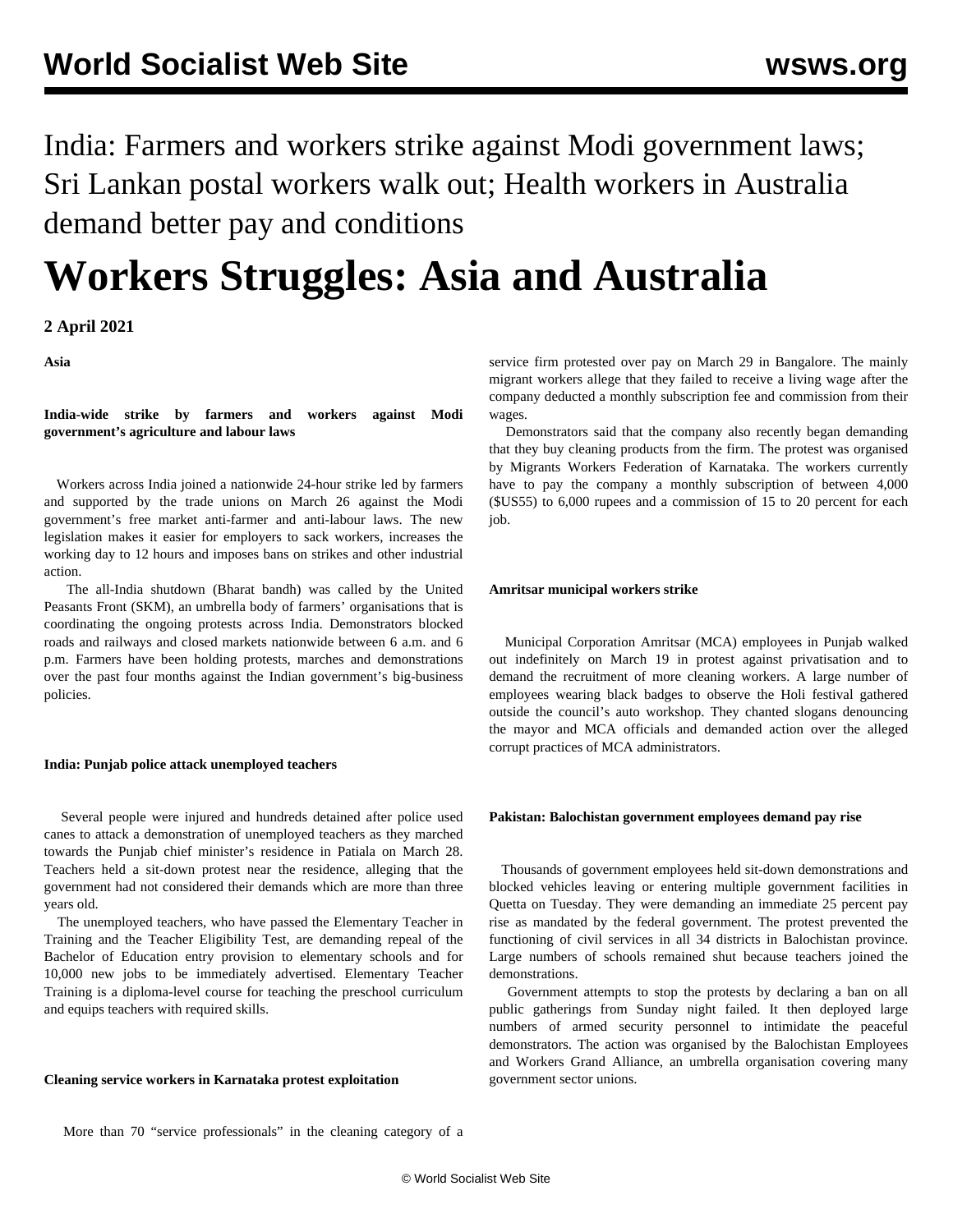#### **Pakistan rail workers demand unpaid wages**

 Workers from the state-run Pakistan Railways protested outside the Press Club in Peshawar, Khyber Pakhtunkhwa province, on March 25 to demand outstanding pay and protest against the government's privatisation plans. Members of the Pakistan Railway Employees Association denounced the government for not paying benefits for the past two-and-a-half years.

 Pakistan Railways is just one of the many government enterprises earmarked for privatisation by the Imran Khan government and in line with International Monetary Fund dictates.

## **Bangladesh: Rajshahi University employees demand loan interest rate cut**

 Fifty employees from the Rajshahi University in Bangladesh protested on Monday by locking the university's entrance gate for five hours.

 The Sohayok Karmachari Samity and Technical Department workers demanded that the interest rates on corporate loans for employees be reduced from nine to five percent and for the deputy director of the accounting department to be transferred.

 The workers claimed that the vice-chancellor had assured them several times that the loan interest rate would be lowered but these promises were never fulfilled.

 Protesters gave authorities seven days to grant their demands or they would step up their actions.

#### **Sri Lankan postal workers strike**

 Hundreds of postal workers demonstrated on Tuesday lunch time outside the Central Mail Exchange over multiple demands. The protest was followed by a 24-hour sick leave campaign, starting at midday and which forced the closure of 653 main post offices around the country until noon the next day.

 The postal workers were demanding withdrawal of arbitrary revisions of the recruitment procedure in all grades, the immediate implementation of a cabinet memorandum on recruitment procedures and an immediate end to arbitrary official transfers.

#### **Sri Lanka: Hotel workers in Aluthgama demand a living wage**

 Hotel Workers Centre of Inter Company Employees Union members protested in the southern city of Aluthgama on March 24 to demand they be provided a living wage. The campaign continued in Dickwella, Matara six days later on March 30 where hotel workers demonstrated outside the main public bus stand.

 Tourist industry workers want the Rajapakse government to intervene and ensure a living wage, job security and allowances for those in the sector who have been hard hit the COVID-19 pandemic and falls in tourist numbers.

## **Sri Lankan state bank employees step up demands for a decent pension**

 Hundreds of state bank workers held a series of lunch-time protests between March 16 and 23 to demand pensions for all bank employees and that the training period for new workers be limited to two years, according to previous practices.

 Bank workers forced the Ceylon Bank Employees' Union to hold the demonstrations and strike because the government and state bank authorities have ignored workers' long-pending demands.

#### **Australia**

#### **Fremantle city municipal maintenance workers walk out**

 About 45 maintenance workers from the Fremantle City Council, 20 kilometres south of Perth, the Western Australian capital, stopped work and demonstrated at the council's headquarters on March 24. The dispute is over a new enterprise agreement (EA). The Construction Forestry Maritime Mining and Energy Union (CFMMEU) members want removal of an already existing clause in the next agreement.

 The clause, which was endorsed by the CFMMEU and another council workers' union a decade ago in 2011, allows the council to force workers to take unpaid leave if they do not have sufficient holidays during any partial shutdowns. The clause was used to stand down about 60 workers when Western Australia went into COVID-19 lockdown in April last year.

## **Deliveroo riders protest in Sydney**

 Deliveroo riders in Sydney joined an international protest and strike on March 26 over poverty pay and lack of rights. The action coincided with Deliveroo's float on the London stock exchange valued at approximately \$AU16 billion. Deliveroo's own IPO prospectus lists 24 pages of risks, including legal battles brought by workers and unions in nearly every country the company operates.

 The Transport Workers Union is currently supporting two Australian Deliveroo riders in separate legal challenges in the Fair Work Commission over wage theft and unfair dismissal.

 Eligible Deliveroo riders have now been informed that they could receive a small payment as part of Deliveroo's IPO, aimed at making the company more appealing to investors. One Deliveroo rider said, "I've worked for Deliveroo for four years and in that time my pay has been slashed over and over without any ability for me to challenge the cuts. Deliveroo told me I'd delivered more orders than 90 percent of riders but I will receive the second lowest amount in the IPO payments. At best, that's around 10 cents per delivery."

#### **Victorian health workers continue industrial action**

 Over 2,400 members of the Health and Community Services Union (HACSU) at 16 state-owned hospitals and mental health institutions in